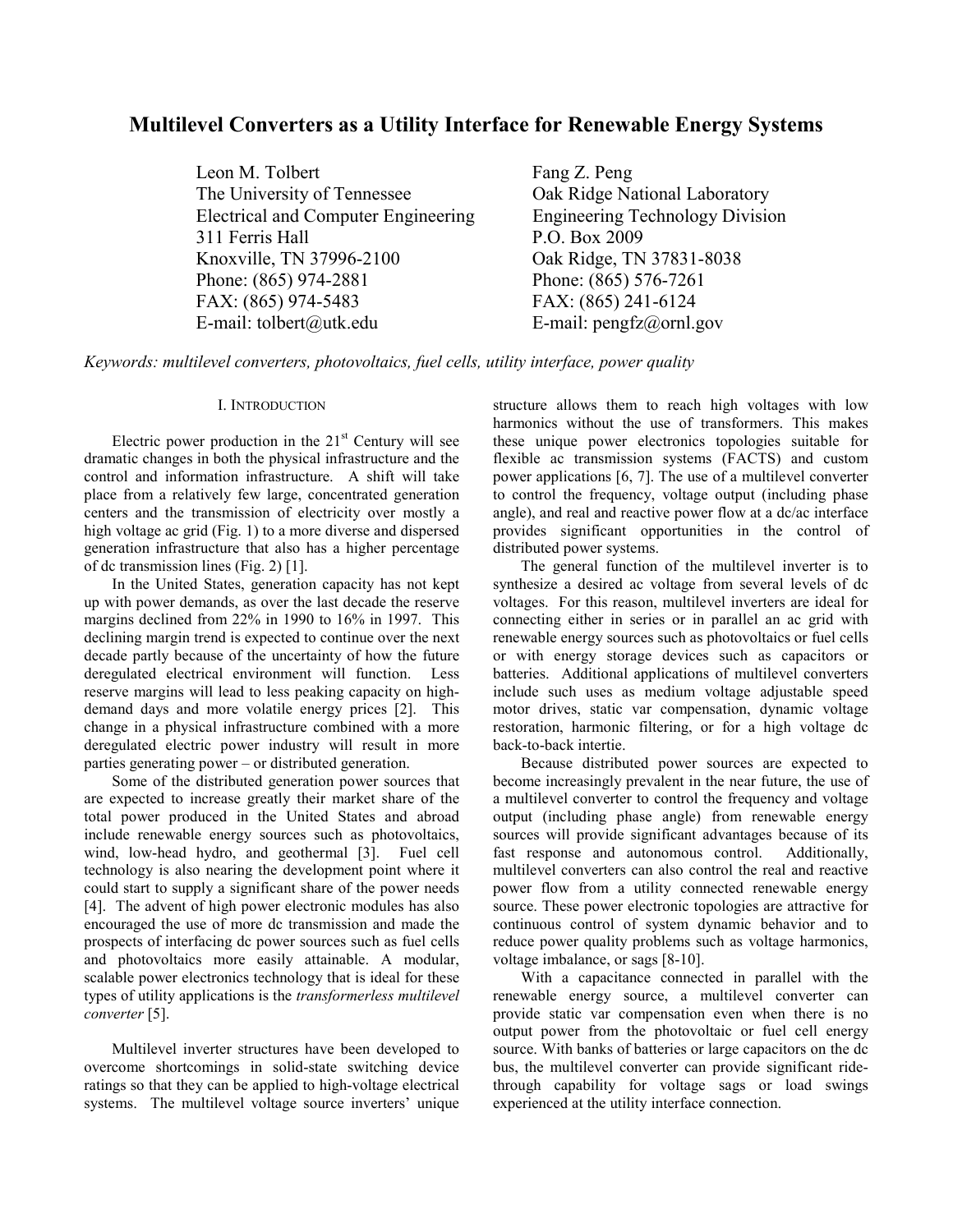

Fig. 1. Single-phase structure of a multilevel cascaded H-bridges inverter.

### II. CASCADED H-BRIDGES MULTILEVEL INVERTER

One multilevel converter topology incorporates cascaded single-phase H-bridges with separate dc sources (SDCSs). This requirement makes renewable energy sources such as fuel cells or photovoltaics a natural choice for the isolated dc voltage sources needed for the cascade inverter. Fig. 1 shows a single-phase structure of an *m*-level cascade inverter. Each SDCS is connected to a singlephase full-bridge, or H-bridge, inverter. Each inverter level can generate three different voltage outputs,  $+V_{dc}$ , 0, and  $-V_{dc}$  by connecting the dc source to the ac output by different combinations of the four switches,  $S_1$ ,  $S_2$ ,  $S_3$ , and  $S_4$ . To obtain  $+V_{dc}$ , switches  $S_1$  and  $S_4$  are turned on. Turning on switches  $S_2$  and  $S_3$  yields  $-V_{dc}$ . By turning on  $S_1$ and  $S_2$  or  $S_3$  and  $S_4$ , the output voltage is 0.

The ac outputs of each of the different full-bridge inverter levels are connected in series such that the synthesized voltage waveform is the sum of the inverter outputs. The number of output phase voltage levels *m* in a cascade inverter is defined by  $m = 2s+1$ , where *s* is the number of separate dc sources (photovoltaic modules or fuel cells). An example phase voltage waveform for an 11 level cascaded H-bridge inverter with 5 SDCSs and 5 full bridges is shown in Fig. 2. The phase voltage  $v_{an} = v_{al} + v_{a2}$  $+ v_{a3} + v_{a4} + v_{a5}$ .

The conducting angles,  $\theta_1$ ,  $\theta_2$ , ...,  $\theta_s$ , can be chosen such that the voltage total harmonic distortion is a minimum. Normally, these angles are chosen so as to cancel the predominant lower frequency harmonics. For the 11-level case in Fig. 2, the 5th, 7th, 11th, and 13th harmonics can be eliminated with the appropriate choice of the conducting angles. One degree of freedom is used so



Fig. 2. Waveforms and switching method of the 11-level cascade inverter.

that the magnitude of the fundamental waveform corresponds to the reference waveform's amplitude or modulation index [11].

From Fig. 2, note that the duty cycle for each of the voltage levels is different. If this same pattern of duty cycles was used continuously, then the level-1 voltage source would be required to generate much more power than the level-5 voltage source. However, by using a switching pattern-swapping scheme among the various levels every  $\frac{1}{2}$  cycle, as shown in Fig. 3, all the energy sources will be equally used.

Three-phase cascaded inverters can be connected in wye as shown in Fig. 4 or in delta [10]. One of the main advantages of the cascaded inverter is that the series of Hbridges makes for modularized layout and packaging. This will enable the manufacturing process to be done more quickly and inexpensively. Also, redundant voltage levels can be included in an application design so that the inverter can still operate even with the loss of one level. This enables the multilevel inverter to continue to function even when there is a problem with one of the dc sources or with one of the power electronics devices that make up the Hbridge.

## III. EXPERIMENTAL PROTOTYPE

A 10 kW prototype three-phase 11-level wyeconnected cascaded inverter has been built using insulated gate bipolar transistors (IGBT's) as the main switching devices. Fig. 5 shows experimental output voltage and current waveforms for the SDCS-fed inverter prototype driving a three-phase induction motor using the aforementioned fundamental frequency switching scheme.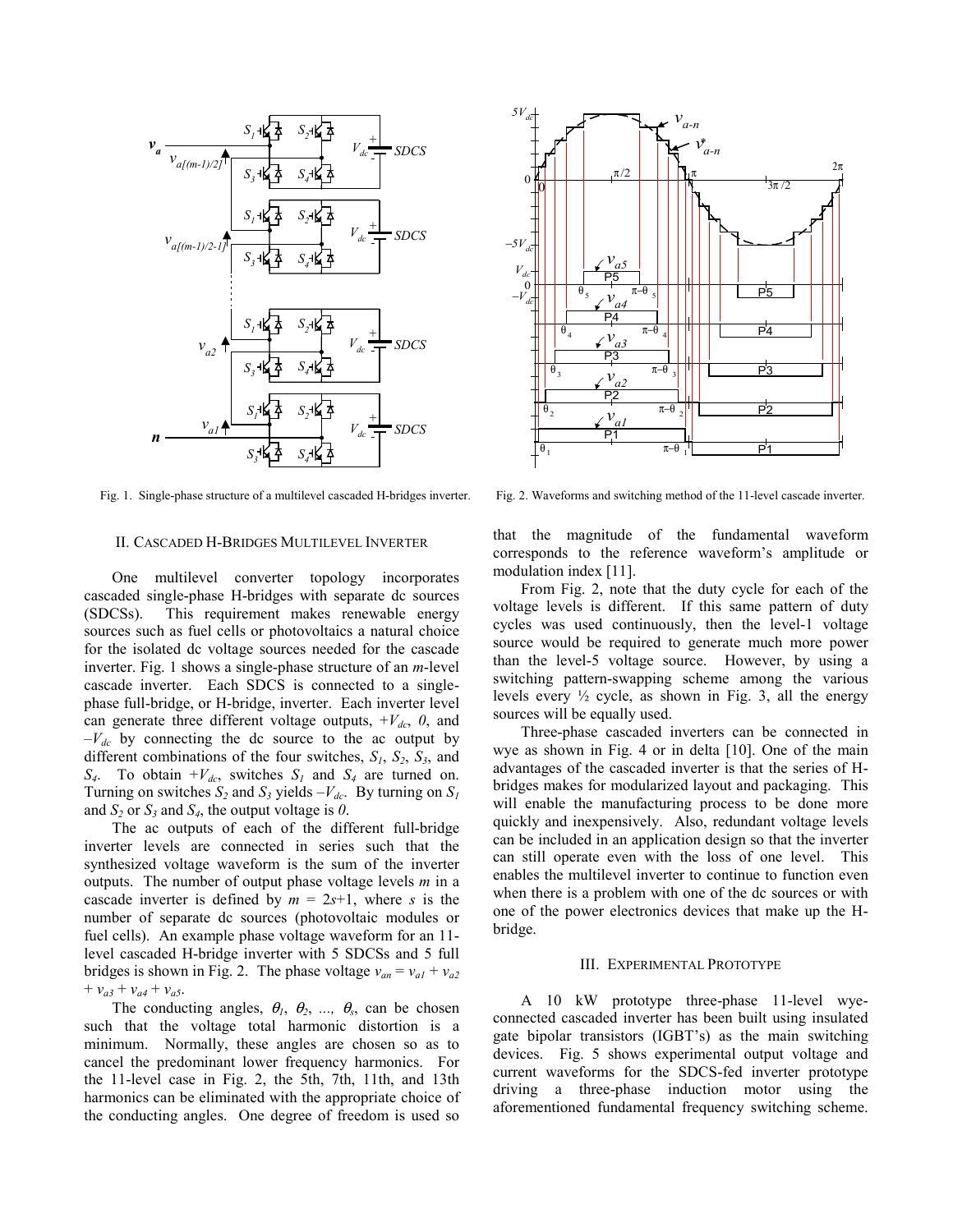

Fig. 3. Switching pattern swapping of the 11-level cascade inverter for balancing battery charge.

Both the line-line voltage and current are almost sinusoidal without the use of any output filters on the experimental converter. Electromagnetic interference (EMI) and common-mode voltage are also inherently less because of the low switching frequency, low dV/dt (21 times less than a two-level drive), and sinusoidal voltage output [11].

Multilevel converters can also be controlled with various types of multilevel pulse width modulation (PWM) schemes if the application warrants such use. The combination of multiple steps and PWM enables a great deal of flexibility in the desired output waveform [12].

A pulse rotation technique similar to the one used for fundamental frequency switching of cascade inverters can be used when a PWM output voltage waveform is desired,



Fig. 4. 11-level wye-configured cascaded inverter.

which is the case at low modulation indices. The effect is that the output waveform can have a high switching frequency but the individual levels can still switch at a constant switching frequency of 60 Hz if desired [13].

Example PWM pulses for this type of pulse rotation control are shown in Fig. 6. Pulses  $(V_{a1}, V_{a2},$  and  $V_{a3})$  are shown for three of the five H-bridges that compose the *a* phase of the inverter. The line-neutral voltage waveform  $V_{an}$  is composed of the sum of the pulses from all five Hbridges. While the switching frequency of each individual H-bridge is kept constant at 60Hz, the effective switching frequency of the phase-neutral voltage is 300 Hz. This technique allows a multilevel cascaded inverter to achieve a quality PWM output waveform at low modulation indices without resorting to high frequency switching [13].



Fig. 5. Experimental waveforms of a cascade inverter prototype driving an induction motor at 80% rated speed.